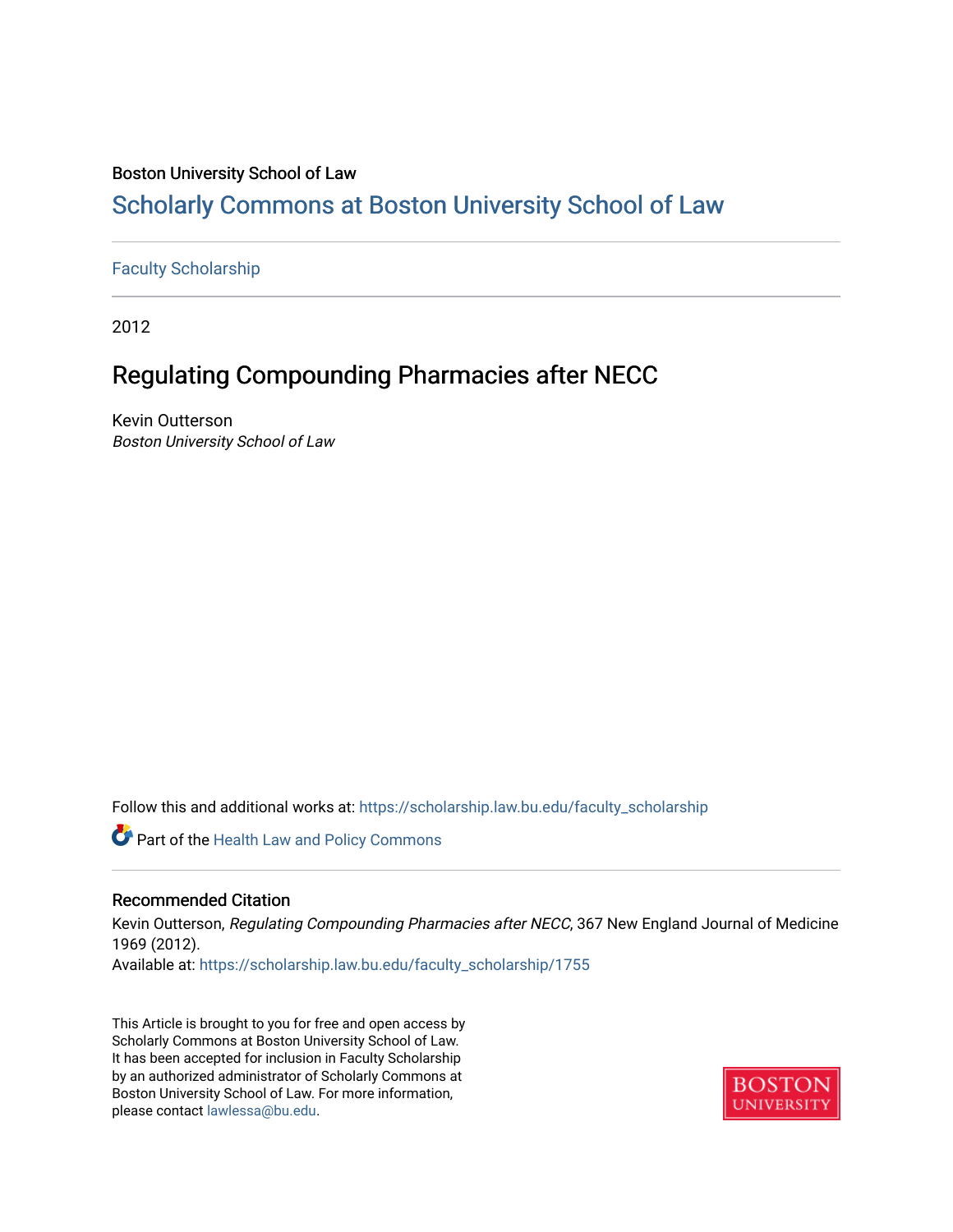

# *The* NEW ENGLAND JOURNAL *of* MEDICINE

# Perspective

# **Regulating Compounding Pharmacies after NECC**

Kevin Outterson, J.D.

Food and Drug Administration (FDA) rules are of-ten forged in crisis. After the 1937 sulfanilamide disaster that killed more than 100 people, Congress passed the Food, Drug, and Cosmetic Act (FDCA),

requiring drugs to be safe and properly labeled. In 1962, a requirement was introduced for proof of drug efficacy through "adequate and well-controlled investigations," partly in response to the thalidomide tragedy. Rules protecting human-research subjects owe a debt to Tuskegee and Nuremberg. Sometimes it takes a disaster to spur the adoption of appropriate regulation.

Today, compounding pharmacies are at the center of a controversy after a rare outbreak of fungal meningitis that was traced to several lots of the injectable glucocorticoid methylprednisolone acetate compounded by the New England Compounding Center (NECC). Congress is already discussing new federal regulations.

Since 1938, the FDA has had clear authority to regulate drug manufacturing, but compounding falls into a gray area between state and federal oversight. The FDA's authority here is generally limited to reacting to problems identified by others. Traditional compounding pharmacies are not registered with the FDA as drug manufacturers, the agency doesn't approve their prescriptions before marketing, and related adverse events need not be reported to the FDA. State law generally controls recordkeeping, certifications, and licensing for compounding pharmacies (see timeline).

Such a regulatory structure is not unusual: many U.S. health care laws embrace federalism principles, preserving substantial realms for state control. States have primary authority over the practice of both medicine and pharmacy. But over time, compounding has evolved into a business far removed from the mortar and pestle. Once it becomes an industrial-scale national business, the arguments for federal regulation become stronger.

For more than two decades, the FDA has struggled to regulate industrial-scale compounding. In 1992, it issued a Compliance Policy Guide, attempting to police the line between traditional compounding and drug manufacturing. This guide attracted enough criticism that Congress created a safe-harbor compounding statute in 1997, amending the FDCA with a new section, 503A.

But 2 days before this law was to take effect, seven compounding pharmacies sued to block it. Section 503A(c) banned the advertising and promotion of compounded drugs; the theory was that since traditional compounding occurred in response to individual prescriptions, advertising was unnecessary. The advertising ban was the law's Achilles' heel. In 2002, in a 5-to-4 decision in *Thompson v. Western States Medical Center* (an early example of the

The New England Journal of Medicine

Downloaded from nejm.org at BOSTON UNIVERSITY on April 15, 2022. For personal use only. No other uses without permission.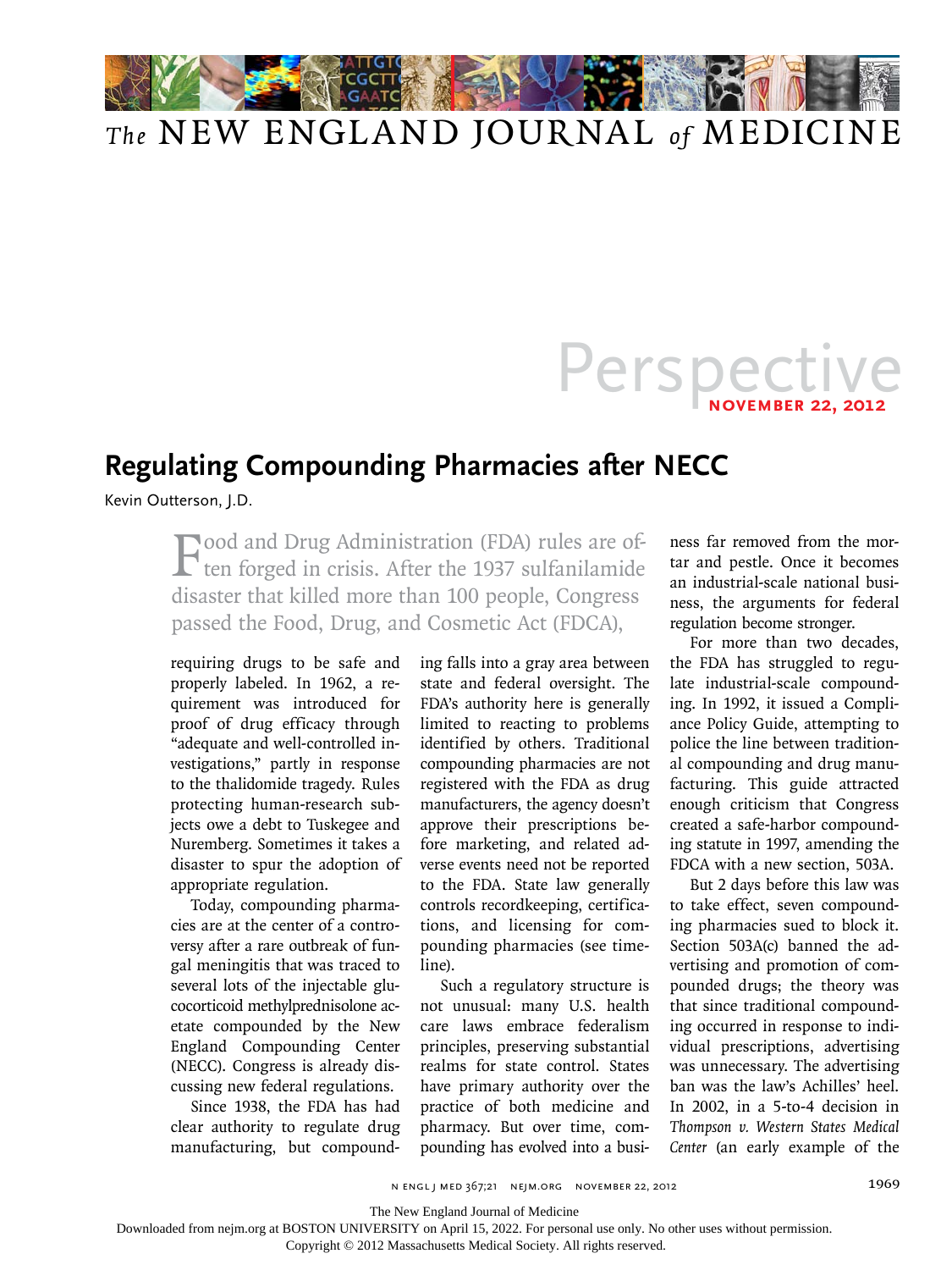| NECC Compliance with Existing FDA Compliance Policy Guide.                                                                                                                                                                                                                                                                                                                                                                                                                                                                                                    |                                                                                                                |  |  |  |  |  |  |
|---------------------------------------------------------------------------------------------------------------------------------------------------------------------------------------------------------------------------------------------------------------------------------------------------------------------------------------------------------------------------------------------------------------------------------------------------------------------------------------------------------------------------------------------------------------|----------------------------------------------------------------------------------------------------------------|--|--|--|--|--|--|
| Rule Violation as Listed in the 2002 Compliance Policy Guide                                                                                                                                                                                                                                                                                                                                                                                                                                                                                                  | NECC Compliance, per FDA and<br>Massachusetts Interim Reports                                                  |  |  |  |  |  |  |
| Compounding of drugs in anticipation of receiving prescriptions, except in very limited quantities<br>in relation to the amounts of drugs compounded after receiving valid prescriptions                                                                                                                                                                                                                                                                                                                                                                      | NECC did not have valid prescriptions for all<br>compounded drugs                                              |  |  |  |  |  |  |
| Compounding drugs that were withdrawn or removed from the market for safety reasons                                                                                                                                                                                                                                                                                                                                                                                                                                                                           | No evidence thus far                                                                                           |  |  |  |  |  |  |
| Compounding finished drugs from bulk active ingredients that are not components of FDA-approved<br>drugs without an FDA-sanctioned Investigational New Drug Application                                                                                                                                                                                                                                                                                                                                                                                       | No evidence thus far                                                                                           |  |  |  |  |  |  |
| Receiving, storing, or using drug substances without first obtaining written assurance from the sup-<br>plier that each lot of the drug substance has been made in an FDA-registered facility                                                                                                                                                                                                                                                                                                                                                                 | No evidence thus far                                                                                           |  |  |  |  |  |  |
| Receiving, storing, or using drug components not guaranteed or otherwise determined to meet<br>official compendia requirements                                                                                                                                                                                                                                                                                                                                                                                                                                | No evidence thus far                                                                                           |  |  |  |  |  |  |
| Using commercial-scale manufacturing or testing equipment for compounding drug products                                                                                                                                                                                                                                                                                                                                                                                                                                                                       | NECC appears to have used commercial-scale<br>manufacturing or testing equipment                               |  |  |  |  |  |  |
| Compounding drugs for third parties who resell to individual patients or offering compounded drug<br>products at wholesale to other state-licensed persons or commercial entities for resale                                                                                                                                                                                                                                                                                                                                                                  | Unclear thus far                                                                                               |  |  |  |  |  |  |
| Compounding drug products that are commercially available in the marketplace or that are essentially<br>copies of commercially available FDA-approved drug products (In certain circumstances, it may be<br>appropriate for a pharmacist to compound a small quantity of a drug that is only slightly different<br>from an FDA-approved drug that is commercially available. In these circumstances, the FDA will<br>consider whether there is documentation of the medical need for the particular variation of the<br>compound for the particular patient.) | NECC produced a preservative-free version<br>of a commercially available drug, methyl-<br>prednisolone acetate |  |  |  |  |  |  |
| Failing to operate in conformance with applicable state law regulating the practice of pharmacy                                                                                                                                                                                                                                                                                                                                                                                                                                                               | NECC appears to have violated Massachu-<br>setts law                                                           |  |  |  |  |  |  |

use of free speech against public health regulation), $1$  the Supreme Court ruled that compounders have a constitutional right to advertise their drugs.

The FDA salvaged the Compliance Policy Guide by reissuing it without the advertising and interstate-shipment provisions, reemphasizing the agency's authority under the FDCA. The 2002 Guide articulated nine factors that the FDA would consider as relevant, including many drawn from the nonadvertising provisions of Section 503A. Several of these factors appear to have been violated by NECC (see table).

Some observers have chastised the FDA for not acting sooner against NECC, given the agency's authority to block illegal drug manufacturing. But this critique ignores the complex regulatory history. FDA authority over compounding has never been straightforward, and though the agency can react once a problem is obvious, it's unclear how it should proactively gather information on

|                                                                                                                                                                                                                                                                                                                    | June 25, 1938<br>Food, Drug,<br>and Cosmetic<br>Act (FDCA),<br>regulating<br>drug safety<br>and labeling,<br>signed into<br>law.               | April 9, 2002<br>Oct. 10, 1962<br>Mass. and FDA inspectors visit NECC in response to concerns about failure<br>Kefauver-Harris Amendments signed,<br>to comply with standards for compounding.<br>requiring drug manufacturers to prove<br>efficacy. Compounded drugs do not<br>Feb. 6, 2001<br>require FDA premarketing approval.<br>Ninth Circuit Court of Appeals agrees advertising restrictions are unconstitu-<br>tional and cannot be severed from Section 503A. FDA appeals to Supreme Court.<br>Sept. 16, 1999<br>Nevada federal district court finds advertising restrictions in Section 503A unconstitutional. FDA appeals.<br>Nov. 19, 1998<br>Seven compounding pharmacies file suit, claiming Section 503A violates their First Amendment rights. |  |  |                                                                                                                                                                                                                                        |  |  |                                                                                                                                                                                                                                                                  |  | Apr. 29, 2002<br>In Thompson v.<br>Western States,<br>Supreme Court<br>agrees the adver-<br>tising restrictions<br>are unconstitu-<br>tional; doesn't<br>address sever-<br>ability; appellate<br>decision stands. |                                     |                                                                                      |  |
|--------------------------------------------------------------------------------------------------------------------------------------------------------------------------------------------------------------------------------------------------------------------------------------------------------------------|------------------------------------------------------------------------------------------------------------------------------------------------|-----------------------------------------------------------------------------------------------------------------------------------------------------------------------------------------------------------------------------------------------------------------------------------------------------------------------------------------------------------------------------------------------------------------------------------------------------------------------------------------------------------------------------------------------------------------------------------------------------------------------------------------------------------------------------------------------------------------------------------------------------------------|--|--|----------------------------------------------------------------------------------------------------------------------------------------------------------------------------------------------------------------------------------------|--|--|------------------------------------------------------------------------------------------------------------------------------------------------------------------------------------------------------------------------------------------------------------------|--|-------------------------------------------------------------------------------------------------------------------------------------------------------------------------------------------------------------------|-------------------------------------|--------------------------------------------------------------------------------------|--|
| 1940 1950 1960 1970<br>1980<br>1990<br>Early 1990s<br>FDA begins investigating compounding<br>pharmacies for possible FDCA violations.<br>March 16, 1992<br>FDA issues Compliance Policy Guide on compounding,<br>clarifying when compounding becomes illegal drug<br>manufacturing, misbranding, or adulteration. |                                                                                                                                                |                                                                                                                                                                                                                                                                                                                                                                                                                                                                                                                                                                                                                                                                                                                                                                 |  |  | 1995<br>Nov. 21, 1997<br>Signing of FDA Modernization Act, whose<br>Section 503A regulates compounding and<br>generally exempts individual compounding<br>from the adulteration, misbranding, and<br>new-drug rules for manufacturers. |  |  | 2000<br>Feb. 9, 1998<br>New England Compounding<br>Pharmacy formed in Mass.,<br>doing business as New England<br>Compounding Center (NECC).<br>May 29, 2002<br>FDA reissues 1992 Compliance Policy Guide on<br>compounding, with advertising provisions removed. |  |                                                                                                                                                                                                                   | Oct. 2002<br>taminated<br>continue. | FDA receives<br>report of con-<br>methylpredniso-<br>lone acetate.<br>Investigations |  |
|                                                                                                                                                                                                                                                                                                                    | Oct. 23, 2003<br>Senate holds hearings on compounding; testimony includes reports on compounding pharmacies, finding serious quality problems. |                                                                                                                                                                                                                                                                                                                                                                                                                                                                                                                                                                                                                                                                                                                                                                 |  |  |                                                                                                                                                                                                                                        |  |  |                                                                                                                                                                                                                                                                  |  |                                                                                                                                                                                                                   |                                     |                                                                                      |  |

#### **History of FDA Regulation Relevant to Compounding at NECC.**

1970 n engl j med 367;21 nejm.org november 22, 2012

The New England Journal of Medicine

Downloaded from nejm.org at BOSTON UNIVERSITY on April 15, 2022. For personal use only. No other uses without permission.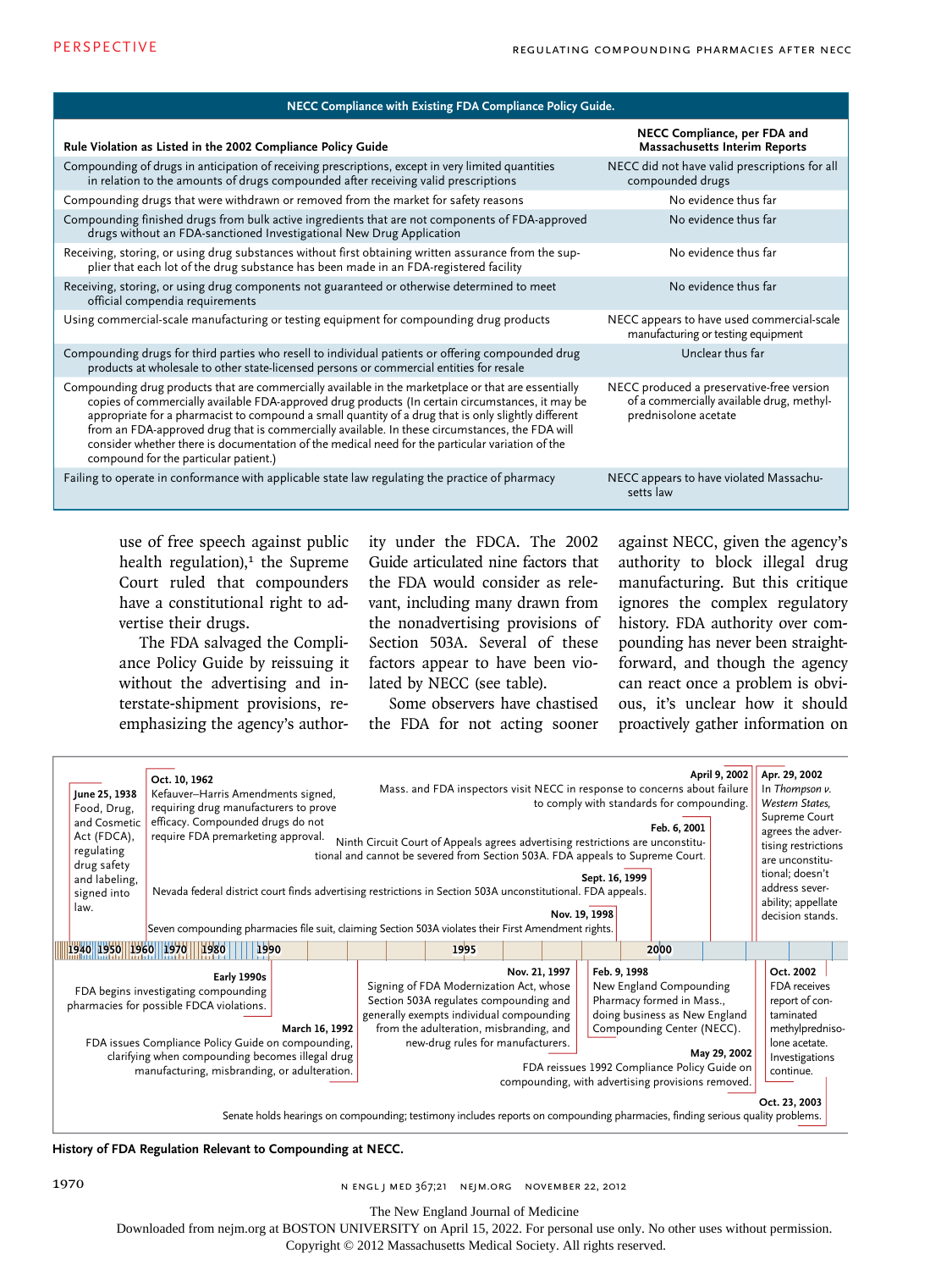potential violations before a crisis erupts. The thousands of U.S. compounding pharmacies are not registered with the FDA; they are not subject to federal recordkeeping and reporting rules for drug manufacturers; and, through litigation, the FDA can be blocked for many months from visiting them. Without information about the actual conditions in compounding pharmacies, regulators cannot act to address violations.

It's possible that if the Supreme Court hadn't struck down Section 503A, the tragedy at NECC could have been averted. Several features of that law are relevant.

First, traditional compounding was limited to a pharmacist or a physician serving a specific patient. Section 503A also permitted compounding of drugs "in limited quantities before the receipt of a valid prescription order . . . based on a history of . . . receiving valid prescription orders." According to the preliminary report from the Commonwealth of Massachusetts, NECC far exceeded these limits in preparing and shipping vials of methylprednisolone acetate.<sup>2</sup> Once disconnected from individual patients, compounding increasingly resembles drug manufacturing.

Second, compounding is not needed if a drug is commercially available from an FDA-regulated facility. Section 503A prohibited compounding "regularly or in inordinate amounts" any drugs that were "essentially copies of a commercially available drug product." FDA-approved methylprednisolone acetate is sold by Pfizer and two generics companies, but since NECC's version did not contain preservatives, it could sidestep this regulatory process — with tragic results.

Third, Congress recognized that states could effectively regulate traditional compounding pharmacies, but national-scale businesses required federal coordination. Section 503A provided a test for distinguishing between the two: it limited interstate shipments to no more than 5% of the compounder's business, unless the home state had entered into a "memorandum of understanding" with the FDA, bolstering state and federal cooperation.

NECC shipped substantial quantities of drugs to many states. If Section 503A had not been struck down, both the FDA and Massachusetts would have been more directly involved in regulating NECC for more than a decade.

Yet contamination is only one of five categories of risk associated with compounding pharmacies; the others are subpotency, superpotency, overmedication, and medication replacement.3 Other policy levers that may be needed include enhanced transparency for state-level regulation, mandatory disclosures to physicians and patients, mandatory reporting of adverse events, user fees to support oversight, clear FDA authority to register and inspect nontraditional compounding pharmacies, enhanced incentives for internal whistleblowers, and modification of reimbursement rules to blunt the economic incentives driving industrial-scale compounding.

Fungal contamination at NECC has sickened more than 400 patients and killed at least 29. But it's important to note that many patients received these sterile in-

| 2004<br>Mass. inspects NECC at least<br>three times, accompanied by<br>FDA at least twice. Mass. report<br>completed in March; proposed<br>consent decree sent to NECC in<br>October. |                                                                                                                                                            |                                                                                                                                      | Sept. 26, 2012<br>July 18, 2008<br>Mass. begins on-site investigations at NECC. Three<br>In Medical Center Pharmacy v. Mukasey, Fifth<br>lots of methylprednisolone acetate voluntarily recalled.<br>Circuit Court of Appeals disagrees with Ninth<br>Circuit on severability; the balance of Section<br>Sept. 18 2012<br>503A again in force in Tex., La., and Miss.<br>Vanderbilt physicians report a case of fungal<br>meningitis associated with sterile injection. |                                                                                                                                             |                                                                                                              | Oct. 9, 2012<br><b>NECC</b> surrenders<br>its Mass. pharmacy<br>license.<br>Oct. 23, 2012<br>Mass. |  |  |
|---------------------------------------------------------------------------------------------------------------------------------------------------------------------------------------|------------------------------------------------------------------------------------------------------------------------------------------------------------|--------------------------------------------------------------------------------------------------------------------------------------|-------------------------------------------------------------------------------------------------------------------------------------------------------------------------------------------------------------------------------------------------------------------------------------------------------------------------------------------------------------------------------------------------------------------------------------------------------------------------|---------------------------------------------------------------------------------------------------------------------------------------------|--------------------------------------------------------------------------------------------------------------|----------------------------------------------------------------------------------------------------|--|--|
| 2006<br>Mass. settles with NECC without disciplinary action.<br>Second FDA compounding study still finds safety<br>problems.                                                          |                                                                                                                                                            | May 21, 2012, to Sept. 18, 2012<br>NECC prepares several lots of methylprednisolone<br>acetate since linked to fungal contamination. |                                                                                                                                                                                                                                                                                                                                                                                                                                                                         | releases<br>preliminary<br>report on<br>NECC.                                                                                               |                                                                                                              |                                                                                                    |  |  |
| 2005                                                                                                                                                                                  |                                                                                                                                                            |                                                                                                                                      | 2010                                                                                                                                                                                                                                                                                                                                                                                                                                                                    | 2011                                                                                                                                        | 2012                                                                                                         |                                                                                                    |  |  |
|                                                                                                                                                                                       | 2007<br>Draft Senate legislation to regulate<br>compounding is successfully opposed<br>by industry. FDA Amendments Act,<br>signed on September 27, doesn't |                                                                                                                                      |                                                                                                                                                                                                                                                                                                                                                                                                                                                                         | Tenn. Dept. of Health informs Mass. Dept. of Public Health about six<br>cases of fungal meningitis tied to NECC methylprednisolone acetate. | Sept. 24, 2012<br>Oct. 26, 2012<br>FDA releases<br>Form 483,<br>Inspectional<br>Oct. 1, 2012<br>Observations |                                                                                                    |  |  |
| strengthen compounding regulation.                                                                                                                                                    |                                                                                                                                                            |                                                                                                                                      |                                                                                                                                                                                                                                                                                                                                                                                                                                                                         |                                                                                                                                             | FDA begins on-site inspections at NECC.<br>at NECC.                                                          |                                                                                                    |  |  |
| Dec. 4, 2006                                                                                                                                                                          |                                                                                                                                                            |                                                                                                                                      | Voluntary recall expands to all NECC compounded products.                                                                                                                                                                                                                                                                                                                                                                                                               | Oct. 4, 2012                                                                                                                                |                                                                                                              |                                                                                                    |  |  |
|                                                                                                                                                                                       |                                                                                                                                                            |                                                                                                                                      | FDA sends warning letter to NECC<br>alleging multiple violations.                                                                                                                                                                                                                                                                                                                                                                                                       | Nov. 1, 2012<br>VALID Compounding Act, draft legislation for regulating compounding pharmacies, announced.                                  |                                                                                                              |                                                                                                    |  |  |

The New England Journal of Medicine

Downloaded from nejm.org at BOSTON UNIVERSITY on April 15, 2022. For personal use only. No other uses without permission.